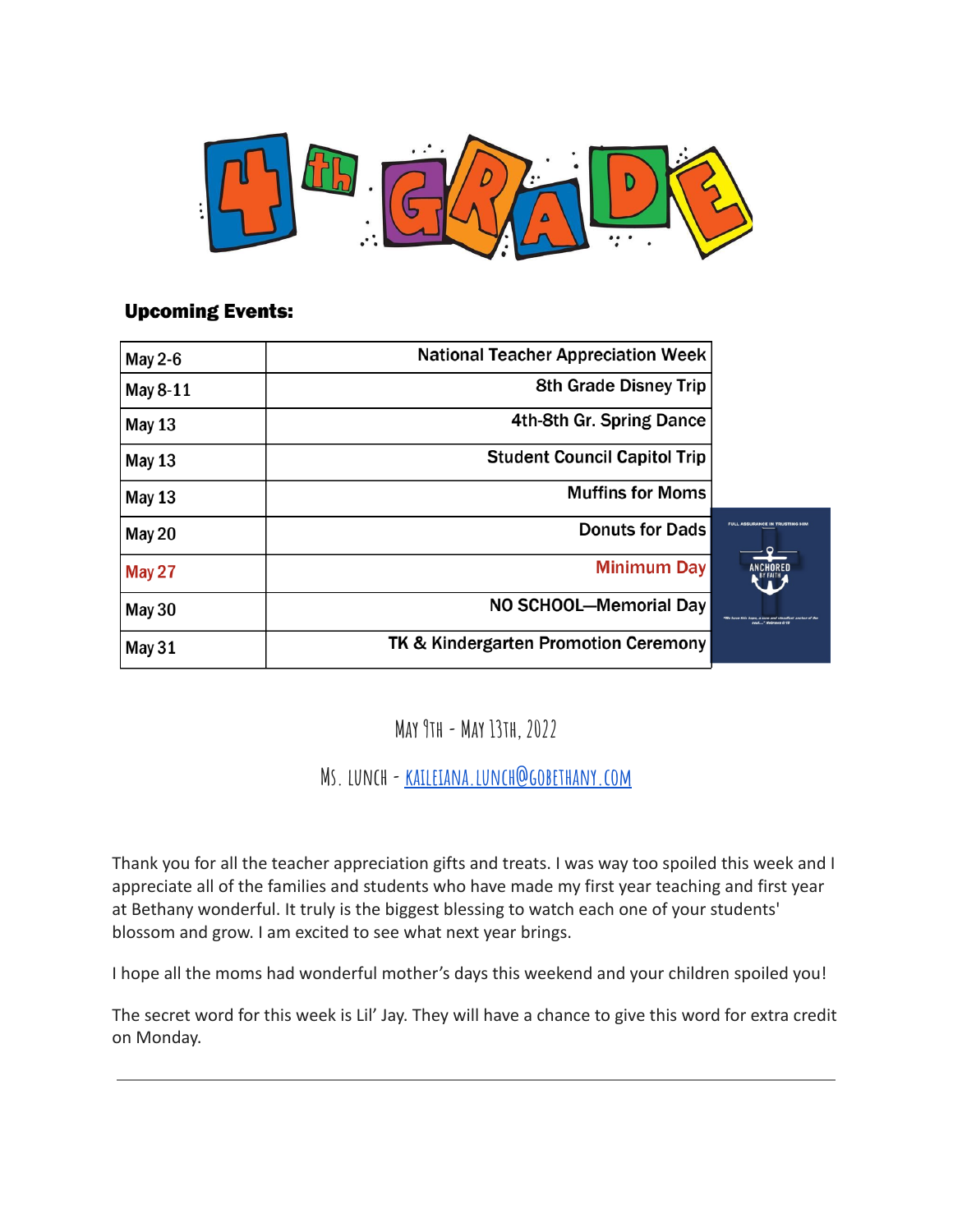### **Bible.**

We are continuing to work through our One in Christ textbooks. We will be working on pages 173 - 182. This week, our Bible verse will be

"Take delight in the in Lord, and he will give you the desires of your heart" - Pslams 37:4

Homework: Memorize Bible Verse for Friday, May, 13th, 2022

## **History**

We are finishing up chapter 10 and will have the chapter 10 test on Wednesday, May, 11th.

Homework: Study the chapter 10 vocabulary and complete and unfinished work from class.

\*If students need to take a history book home, please have them check out a book with me.

# **Science**

We completed Unit 7and began Unit 8 (senses). Homework - Anything not completed in class will be homework.

## **Math**

This week, we completed lessons 106-111. We will continue with lessons 112-116. I will be sending home review worksheets for extra practice. Test 20B will be on Friday, May 13th.

Homework - Any lesson that is incomplete in class will be homework. For each lesson, we will take notes, do the lesson practice, and then complete 1-30.

All students have a prodigy account now for extra math practice :)

# **English**

We will begin lesson 18, which is the start of a new unit. We will also work on grammar and writing techniques. Reading logs will be given out Monday and are due the following Friday. Students should be reading a minimum of 30 minutes per day and reading at least a 4th-grade level chapter book. If you need a suggestion list, please reach out. We also are working through narrative writing, proofreading, and learning paragraph formats.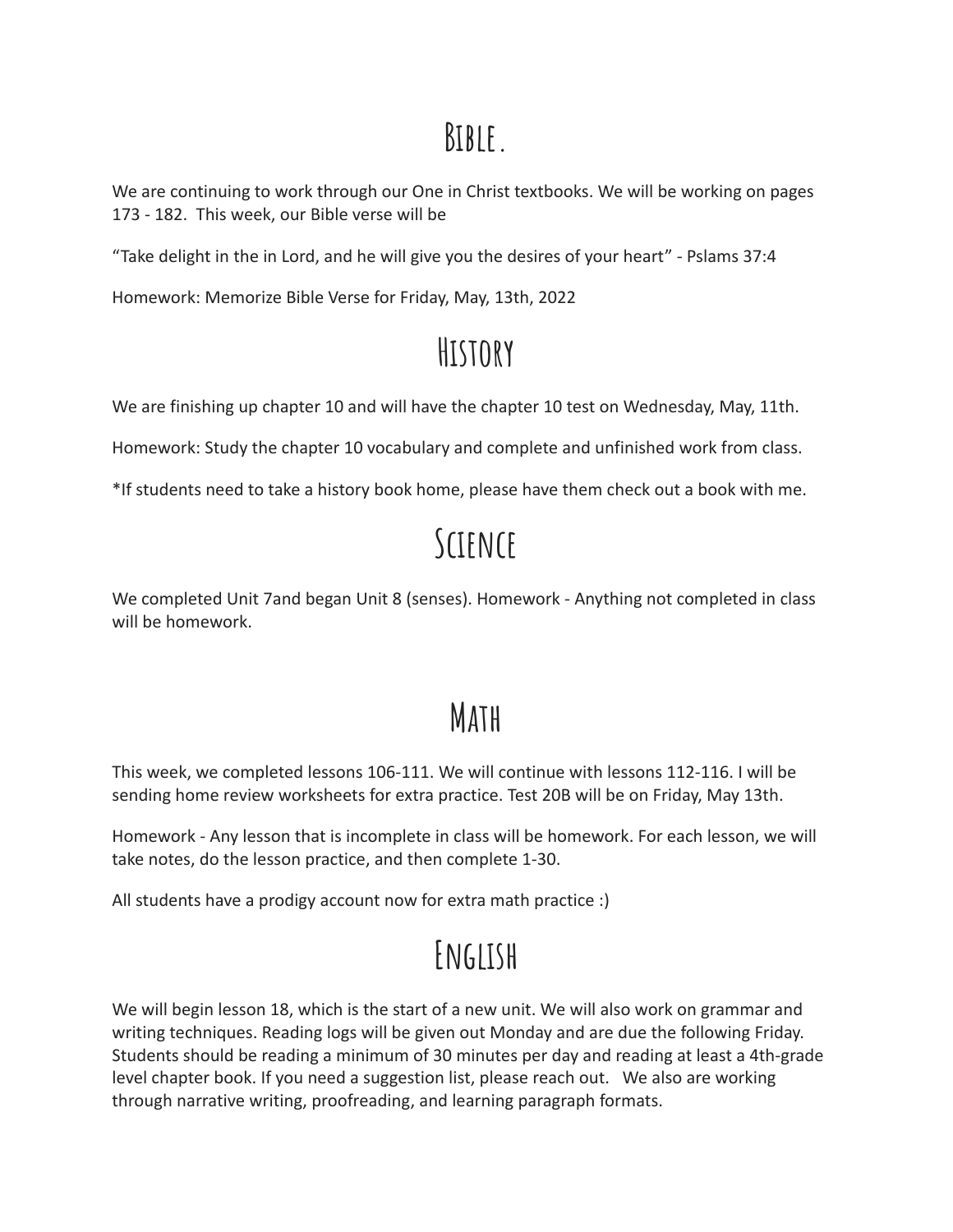Homework - The spelling/vocabulary test will be next week. Lesson packet 18 will be due Friday, May 13th.

| unused   | refresh    | dislike      | replace   | unpaid   |
|----------|------------|--------------|-----------|----------|
| redo     | disorder   | unplanned    | distrust  | rewind   |
| untrue   | unload     | recall       | displease | uneven   |
| rebuild  | restart    | uncover      | untidy    | discolor |
| disband* | rearrange* | discontinue* | refund*   | unusual* |

Spelling (words with /j/, and/s/ )

#### Vocabulary

| 1. boasted     | bragged                                  |
|----------------|------------------------------------------|
| 2. creased     | Stopped; brought to an end               |
| 3. Unfortunate | unlucky                                  |
| 4. declared    | Made a statement                         |
| 5. Resourceful | Clever; able to solve difficult problems |
| 6. coerce      | force                                    |
| 7. devised     | Planned or thought up                    |
| 8. glared      | Stared angrily                           |
| 9.<br>acquired | Gain or get                              |
| 10. beamed     | Smiled broadly                           |

#### **Tests to look out for that were graded**

- **- Chapter 8 History Test**
- **- Math**
- **- Spelling Vocab 16**
- **- Unit 6 Science**